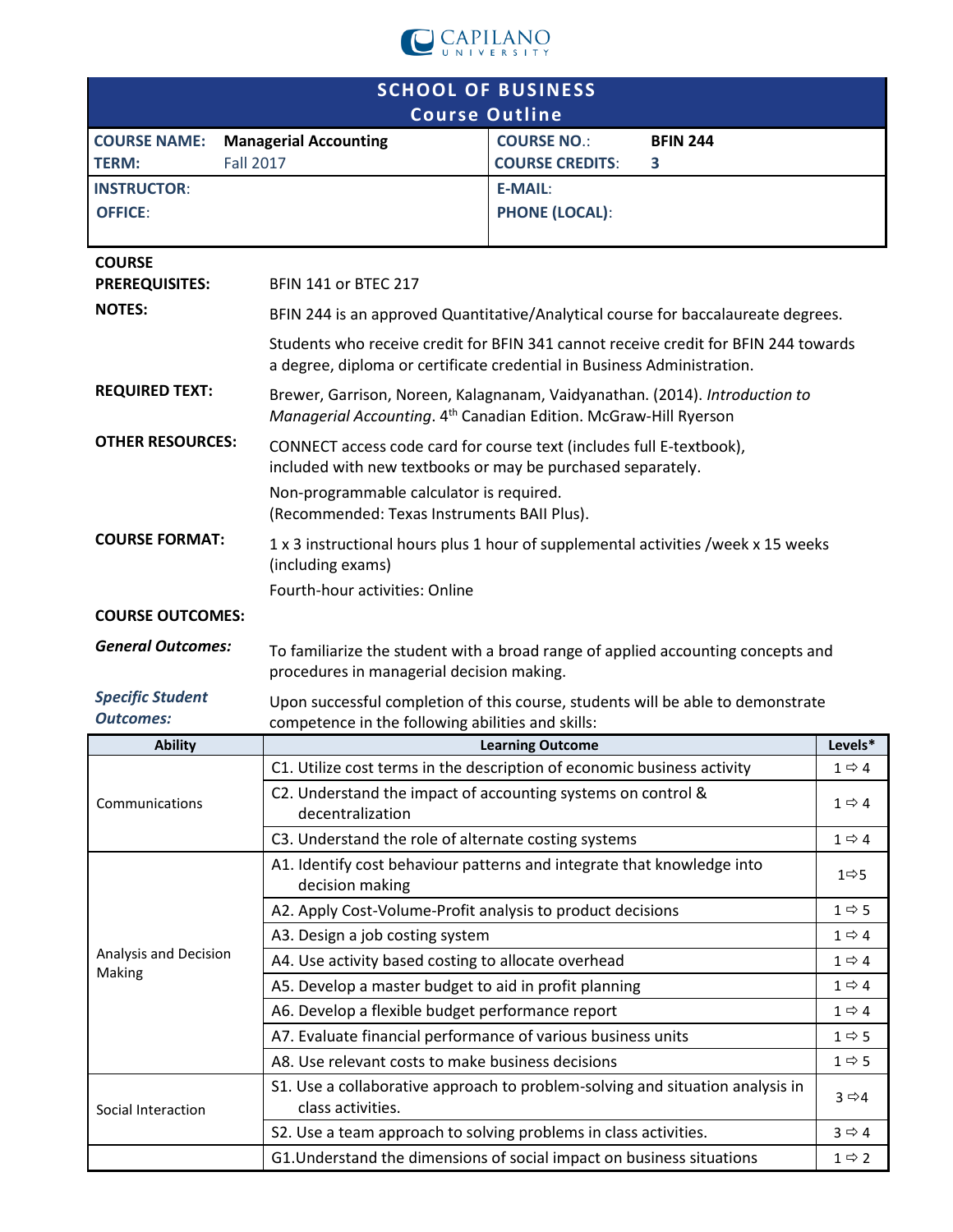| Citizenship,              | G2. Integrate social and global perspectives into situation analysis and |                   |
|---------------------------|--------------------------------------------------------------------------|-------------------|
| Sustainability and Global | decision making                                                          | $1 \Rightarrow 4$ |
| Perspective               |                                                                          |                   |

\**See Faculty of Business – Our Commitment to Assessment and Constructive Feedback for description of the six "Levels" of comprehension.*

## **COURSE CONTENT:**

| Week           | <b>Topic</b>                                         | <b>Readings</b>    | <b>Assessment</b>        |
|----------------|------------------------------------------------------|--------------------|--------------------------|
| $\mathbf{1}$   | Introduction to Managerial Accounting                | Ch. 1 & Appendix A |                          |
|                | <b>Cost Concepts</b>                                 | Ch. 2              |                          |
| $\overline{2}$ | Cost Concepts                                        | Ch.3               | Assign. $1 - Ch.$ 2      |
|                | Cost Behaviour: Analysis and Use                     |                    |                          |
| 3              | Cost-Volume-Profit Analysis                          | Ch.8               | Quiz $1 - Ch.$ 3         |
| 4              | Cost-Volume-Profit Analysis                          | Ch.8               | Assign. $2 - Ch. 8$      |
| 5              | Term Test #1                                         | Ch. 1, 2. 3 & 8    | 25%                      |
| 6              | System Design: Job-Order Costing                     | Ch. 4              |                          |
| 7              | Activity-Based Costing and the Costs of Quality      | Ch.6               | Quiz $2 - Ch. 4$         |
|                | Master Budgets                                       |                    |                          |
| 8              | <b>Budgeting</b>                                     | Ch.7               | In-Class Excel           |
|                |                                                      |                    | <b>Budget Assignment</b> |
| 9              | Term Test #2                                         | Ch. 4, 6 & 7       |                          |
| 10             | <b>Standard Costs and Variance Analysis</b>          | Ch. 11             |                          |
| 11             | Relevant Costs: The Key to Decision Making           | Ch.9               | Assign. $3 - Ch.11$      |
| 12             | Relevant Costs: The Key to Decision Making           | Ch.9               | Quiz 3 - Ch. 9           |
| 13             | Organizational Structure and Performance Measurement | Ch. 12             | Assign. 4 - Ch. 12       |
| $14 - 15$      | <b>COMPREHENSIVE FINAL EXAM (35%)</b>                |                    |                          |
|                | Chapters 1-4, 6-9, 11 & 12                           |                    |                          |

*\*Schedules/Dates: Schedules shown here may change and the exact dates and times for the exams and the quizzes will be announced in class and/or on Moodle.*

### **EVALUATION PROFILE:**

| <b>Assessment</b>          | % of Final | Individual/ | <b>CAPabilities Assessed</b> |                                                 |                                     |                                                                        |  |
|----------------------------|------------|-------------|------------------------------|-------------------------------------------------|-------------------------------------|------------------------------------------------------------------------|--|
|                            | Grade      | Group       | <b>Communications</b>        | <b>Analysis &amp;</b><br><b>Decision Making</b> | <b>Social</b><br><b>Interaction</b> | Citizenship,<br><b>Sustainability and</b><br><b>Global Perspective</b> |  |
| Master Budget<br>Project   | 3%         | G           | $C1-C3$                      | $A1-A9$                                         | $S1-S2$                             | $G1-G2$                                                                |  |
| Assignments and<br>quizzes | 12%        | 1 & G       | $C1-C3$                      | $A1-A9$                                         | $S1-S2$                             | $G1-G2$                                                                |  |
| Term Test 1                | 25%        |             | $C1-C3$                      | $A1-A9$                                         | N/A                                 | $G1-G2$                                                                |  |
| Term Test 2                | 25%        |             | $C1-C3$                      | $A1-A9$                                         | N/A                                 | $G1-G2$                                                                |  |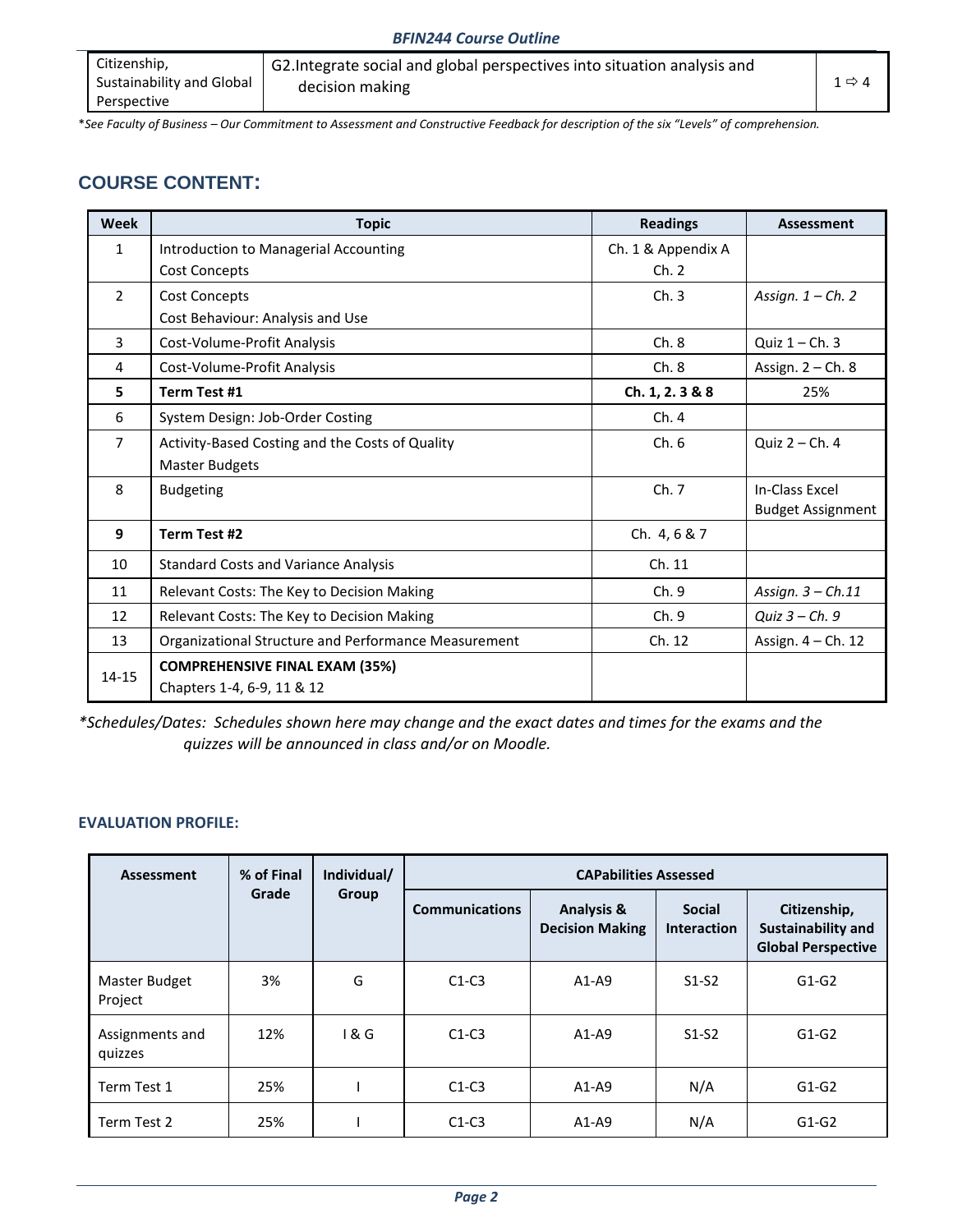| Comprehensive<br>Final Exam | 35%  | $C1-C3$ | $A1-A9$ | N/A | $G1-G2$ |
|-----------------------------|------|---------|---------|-----|---------|
| <b>Total</b>                | 100% |         |         |     |         |

### **UNIVERSITY POLICIES:**

Capilano University has policies on Academic Appeals (including appeal of final grade), Student Conduct, Cheating and Plagiarism, Academic Probation and other educational issues. These and other policies are available on the University website.

| <b>Grading Profile:</b> | A+ | 90-100 | B+ 77-79 C+ 67-69 D 50-59 |       |                                      |
|-------------------------|----|--------|---------------------------|-------|--------------------------------------|
|                         |    |        |                           |       | 85-89 B 73-76 C 63-66 F 49 and below |
|                         |    |        | 80-84 B- 70-72 C-         | 60-62 |                                      |

*Emergency procedures:* In the event of an emergency, students must follow the emergency procedures posted in the classrooms.

#### **SCHOOL OF BUSINESS POLICIES:**

| Attendance: | Regular attendance and punctuality are both essential and expected due to the nature and |
|-------------|------------------------------------------------------------------------------------------|
|             | format of the course materials.                                                          |

*Professional Behaviour:* Students must demonstrate a professional attitude and behaviour toward work, fellow students and their instructors. Each student should demonstrate reliability, respect for and co-operation with colleagues. A willingness to work calmly and courteously under difficult conditions as well as a determination to achieve first-class work while meeting deadlines is necessary in the Business Faculty. Students should have respect for equipment and systems. Students should display a constructive response to criticism.

- *English Usage:* All assignments are marked for correct English usage, proofreading and formatting.
- *Missed Exams and Quizzes:* Missed exams or quizzes will receive a grade of "0" unless arrangements are made with the instructor. Permission to make up an exam will only be given in extraordinary situations such as illness of the student or the death of a close family member. A doctor's certificate, or other proof supporting the reason for the absence, may be required. For further information, refer the "Examination & Pivotal Presentation Exemption Policy".
- *Copyright Policy***:** Students are expected to familiarize themselves with and abide by the University's Copyright Policy. The University's Copyright Policy is published in the University website.
- *Cheating and Plagiarism:* Cheating is an act of deceit, fraud, distortion of the truth, or improper use of another person's effort to obtain an academic advantage. Cheating includes permitting another person to use one's work as their own. Plagiarism is the presentation of another person's work or ideas as if they were one's own. Plagiarism is both dishonest and a rejection of the principles of scholarship. Information about how to avoid plagiarism by proper documentation of sources is available in the Writing Centre and is published on the University website in the University Policies page.

*Penalties for Cheating and Plagiarism:* A grade of '0' for an examination, quiz or assignment or 'F' for the course may be assigned if cheating or plagiarism has taken place. First incidents deemed by the instructor to be particularly serious or second or subsequent incidents of cheating and plagiarism will be dealt with under the provisions of the University Policy on Cheating and Plagiarism (see the University